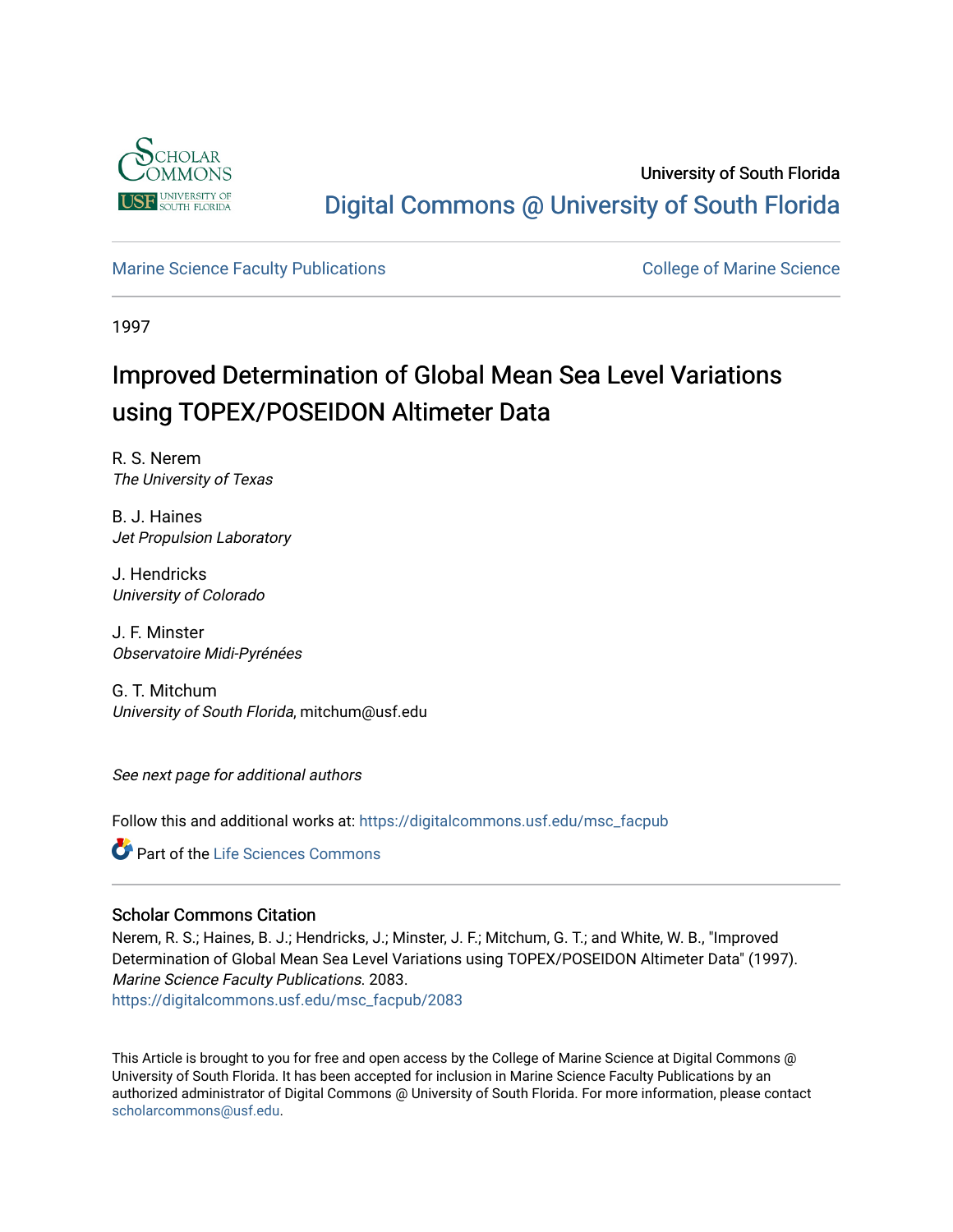# Authors

R. S. Nerem, B. J. Haines, J. Hendricks, J. F. Minster, G. T. Mitchum, and W. B. White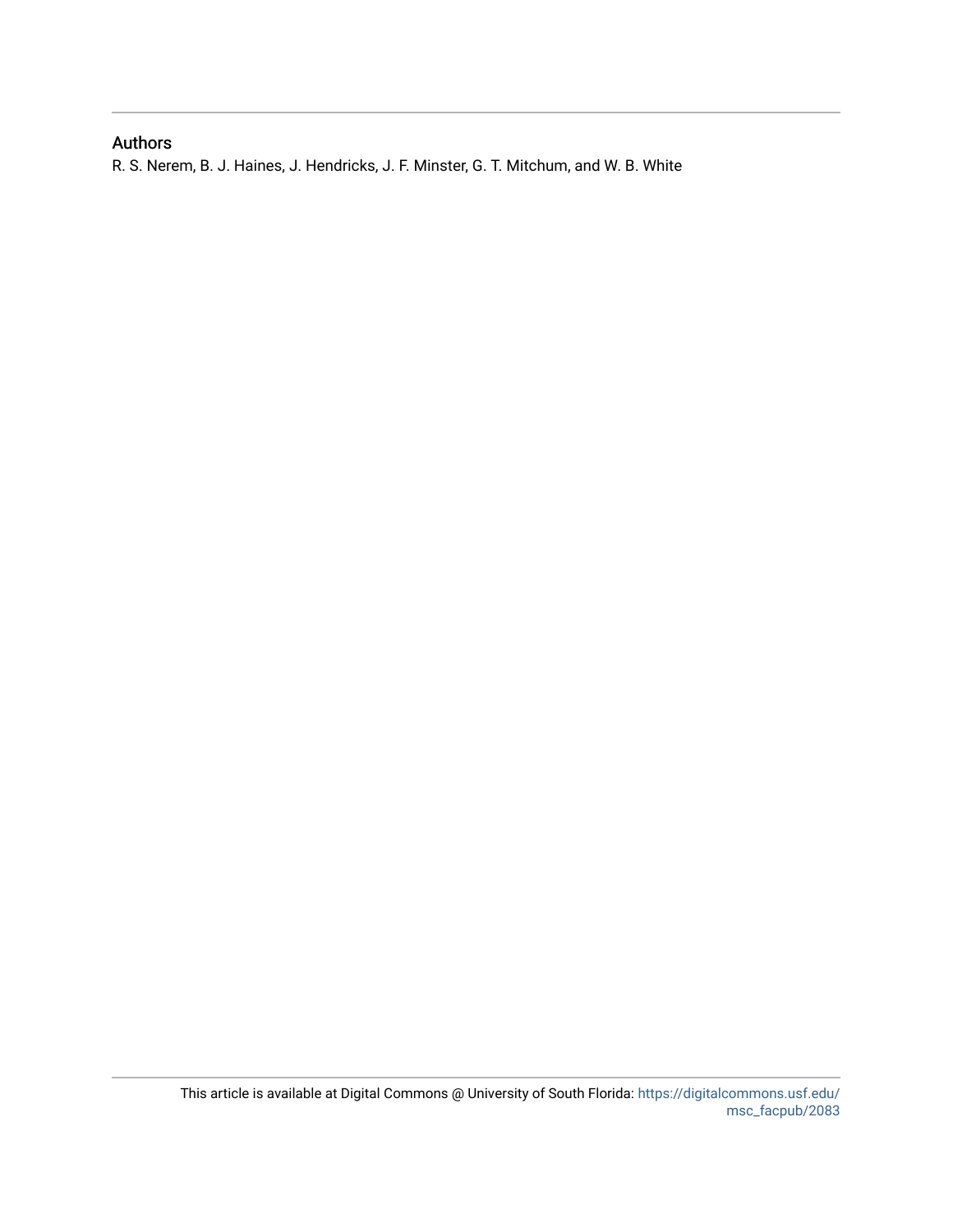# **Improved determination of global mean sea level variations using TOPEX/POSEIDON altimeter data**

R. S. Nerem, <sup>1</sup> B. J. Haines, <sup>2</sup> J. Hendricks, <sup>3</sup> J. F. Minster, <sup>4</sup> G. T. Mitchum, <sup>5</sup> and W. B. White<sup>6</sup>

**Abstract. The TOPEX/POSEIDON satellite altimeter mission has measured sea level on a global basis over the last 4 years at 10 day intervals. After correcting for a recently discovered error in the measurements, the estimated rate of global mean sea level change over this time period is -0.2 mm/year. Comparisons to tide gauge sea levels measured in spatial and temporal proximity to the satellite measurements suggest there is a residual drift in the satellite measurement system of**   $-2.3 \pm 1.2$  mm/year, the origin of which is presently unknown. **Application of this rate correction yields a "calibrated"**  estimate of  $+2.1 \pm 1.3$  mm/year for the rate of sea level rise, **which agrees statistically with tide gauge observations of sea level change over the last 50 years. Since the contribution of interannual and decadal mean sea level variations cannot presently be isolated, a longer time series is required before long-term climate change signals can be detected. In addition, an improved understanding of the T/P measurement system performance with time is needed.** 

## **Introduction**

**The U.S./France TOPEX/POSEIDON (T/P) altimeter satellite**  has been providing global ( $\pm 66^\circ$  latitude) maps of sea level change with a point-to-point accuracy of 3-4 cm since its change with a point-to-point accuracy of 3-4 cm since its we adopted for the TOPEX altimeter ranges calibration launch on August 10 1992 [*Fu et al.*, 1994]. A number of corrections derived from on-hoard internal instrumen investigators have reported rates of global mean sea level measurements [*Hayne et al.*, 1994], which show a shortening change using the first 2 years of T/P data [*Rapp et al.*, 1994; of the range over 1993-96, of about 1 change using the first 2 years of T/P data [Rapp et al., 1994; of the range over 1993-96 of about 1.5 mm/year. After *Nerem*, 1995a; *Nerem*, 1995b; *Minster et al.*, 1995]. However, deleting suspect data as described in **Nerem, 1995a; Nerem, 1995b; Minster et al., 1995]. However, deleting suspect data as described in Nerem [1995b], mean sea**  in the absence of an accurate external assessment of the level variations were computed by averaging the local sea<br>stability of the instrument over time, these results were largely level variations within each 10 day repea stability of the instrument over time, these results were largely level variations within each 10 day repeat cycle over all demonstrations of the precision that could be obtained with observed locations using an equi-area demonstrations of the precision that could be obtained with observed locations using an equi-area weighting factor the T/P data, and little could be concluded about the absolute computed such that each area of the ocean co **the T/P data, and little could be concluded about the absolute** computed such that each area of the ocean contributes equally accuracy of the reported results. Three recent developments to the mean *Wang and Rapp* 1994; accuracy of the reported results. Three recent developments to the mean [Wang and Rapp, 1994; Nerem, 1995b].<br>
now allow us to present a significantly more reliable estimate Several unexplained patterns in the T/P of **now allow us to present a significantly more reliable estimate** Several unexplained patterns in the T/P data, now of global mean sea level rise from the T/P data: 1) an error was recognized as consequences of the software

**which effectively increased the apparent observed mean sea level rise by 8 mm/year over 1993-95; 2) increased confidence has been gained in the use of tide gauges to externally calibrate the instrument performance over time [Mitchurn, 1994; 1997; Murphy and Moore, 1996; Chambers et al., 1997], and 3) the span of available T/P data has nearly doubled in length.** 

#### **Data Analysis**

**T/P carries two radar altimeters; a NASA dual-frequency altimeter (TOPEX), which operates roughly 90% of the time, and an experimental solid-state single-frequency altimeter (POSEIDON) contributed by CNES, which operates the remaining time. The radar altimeters collect range measurements at a rate of 10 per second, but for this study we used 1-second averages yielding about a half-million measurements every 10 days. These range measurements are**  combined with a precise orbit ephemeris to compute sea level, **which is subsequently corrected for the effects of atmospheric delays, variable sea state, and tidal effects [Nerem, 1995b]. Sea level variations caused by variable atmospheric pressure loading are mitigated using the assumption of an inverted barometer response, and for this study are further constrained to have a zero global mean over each 10-day cycle. In addition,**  launch on August 10 1992 [*Fu et al.*, 1994]. A number of corrections derived from on-board internal instrument investigators have reported rates of global mean sea level measurements [*Havne et al.*, 1994] which show a sh

of global mean sea level rise from the T/P data: 1) an error was recognized as consequences of the software error, emerged over<br>recently discovered [Zanife et al., 1996] in the computer the course of the prime mission Base **recently discovered [Zanife et al., 1996] in the computer the course of the prime mission. Based on in situ data collected software producing the TOPEX data for the mission scientists at dedicated verification sites overf** at dedicated verification sites overflown by the satellite, it was **determined shortly after launch that the TOPEX altimeter range measurements were too short [Christensen et al., 1994; Menard et al., 1994; White et al., 1994]. A recent estimate of the magnitude of the TOPEX range bias, based on data collected at the NASA prime verification site until just prior to the**  discovery of the software error, was  $-125 \pm 20$  mm [Haines et **al., 1996]. Beginning in mid, 1995, the measurements of global mean sea level made by the two altimeters started**  Petersburg, FL. Thurstand Sciences, Sun Color, S. Color Color, S. diverging to unacceptable levels (up to a few cm in excess of <sup>6</sup>Scripps Institution of Oceanography, University of California at San the initial bias). Inc **6Scripps Institution of Oceanography, University of California at San the initial bias), Increasing disagreement was also observed**  between tide gauge and TOPEX altimeter sea levels measured in Copyright 1997 by the American Geophysical Union. **Spatial and temporal proximity** to one another [*Mitchum*, **1994; 1997]. These disagreements prompted a review of the**  Paper number 97GL01288.<br>
0094-8534/97/97GL-01288\$05.00 **T/P** ground processing software. The aforementioned algorithm error, which was associated with adjustments made algorithm error, which was associated with adjustments made

**<sup>1</sup>Center for Space Research and The Dept. of Aerospace** 

**Engineering and Engineering Mechanics, The University of Texas at Austin, Austin, TX.** 

**<sup>2</sup>jet Propulsion Laboratory, Pasadena, CA.** 

**<sup>3</sup>Colorado Center for Astrodynamics Research, University of** 

**Colorado, Boulder, CO. (now at TRW, Inc., Aurora CO)** 

**<sup>4</sup>Observatoire Midi-Pyrénées, Toulouse, France.** 

**<sup>5</sup>Department of Marine Sciences, University of South Florida, St.**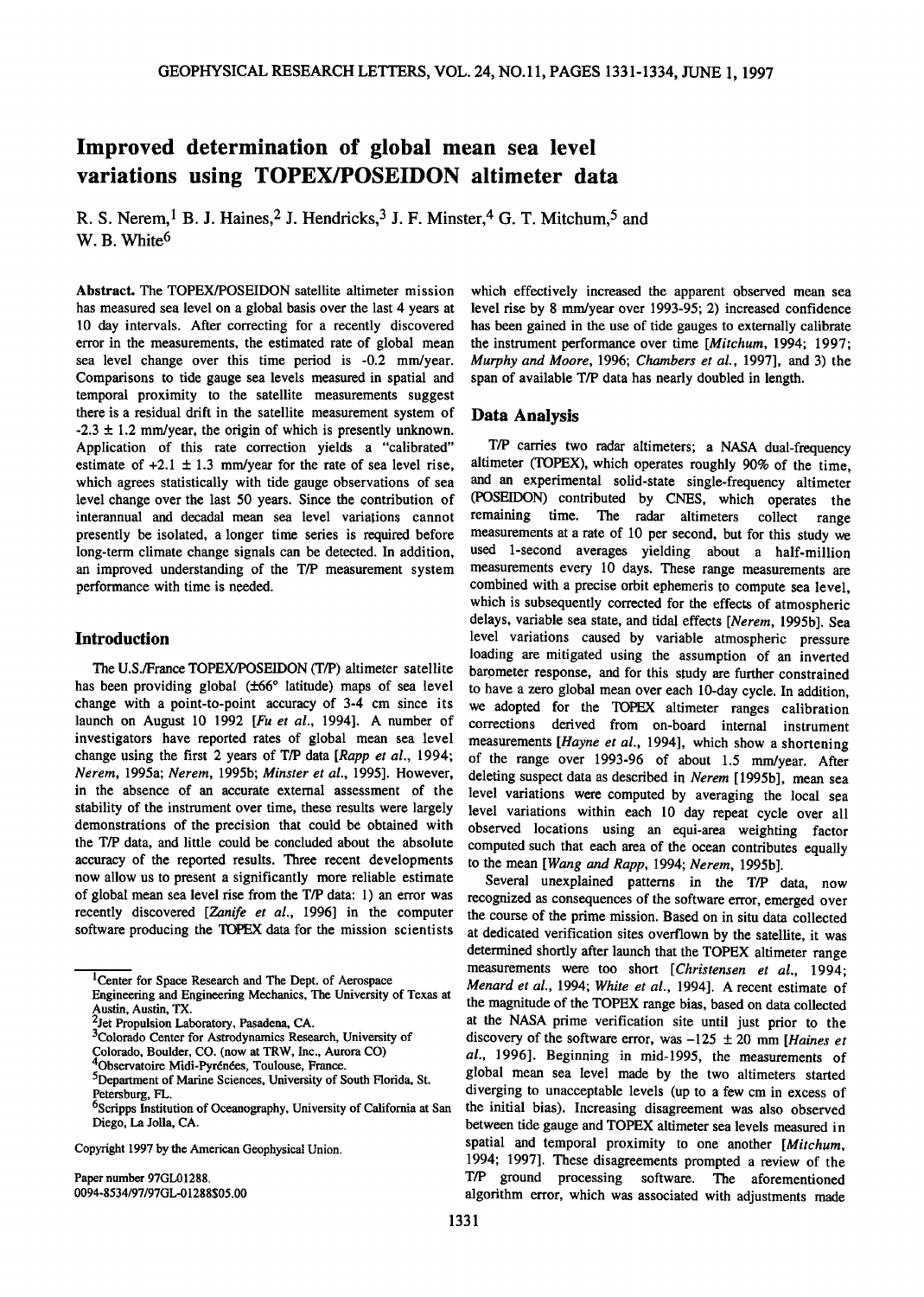

Figure 1. Global mean sea level variations (solid line) computed for each 10-day cycle of T/P altimetry covering Cycles 9-161 (December 11, 1992 - February 5, 1997), and a least squares fit of secular, annual, and semi-annual variations (dashed line). The sea level data have been smoothed using a 60-day boxcar filter.

to the spacecraft clock used to time the radar pulses, was discovered in mid-1996 [Zanife et al., 1996]. In hindsight, the comparison of sea level measurements from tide gauges to nearby T/P sea level measurements did a remarkable job of detecting the erroneous sea level signal in terms of both its variable component [e.g. Mitchum, 1997; Murphy and Moore, 1996; Chambers et al., 1997] and mean value [e.g., Haines et al., 1996; Christensen et al., 1994; Menard et al., 1994; White et al., 1994]. This experience, along with a recently improved assessment of the inherent errors in the calibration technique [Mitchum, 1997], allow us to more confidently use the tide gauges to monitor the performance of the radar altimeter, and correct the measurements if necessary. None of the previously published estimates of global sea level change [Rapp et al., 1994; Nerem, 1995a; Nerem, 1995b; Minster et al., 1995; Hendricks et al., 1996] were corrected via such an independent external calibration. By "blending" the altimeter and tide gauge data together to determine the sea level rise estimate, this approach represents a significant departure from previous work.

The data set analyzed in this study covers T/P repeat cycles 9 to 161, corresponding to December 11, 1992 to February 5, 1997. Data from the first 80 days of the mission data were eliminated because they are suspect [Nerem, 1995b]. After applying a correction to the TOPEX data for the software error [Hancock and Hayne, 1996], the previously observed mean bias in the TOPEX altimeter [Christensen et al., 1994; Haines et al., 1996] was reduced to less than 1 cm. The time series of 10-day global mean sea level variations is shown in Fig. 1 after smoothing using a 60-day boxcar filter. Previous investigations have shown these results to be remarkably insensitive to different data editing, measurement correction errors, and satellite orbit errors [Nerem, 1995b; Minster et al., 1995]. The trend of the mean sea level variations (determined in a simultaneous least squares fit with annual and semi-annual variations) is -0.2 mm/year, with a scatter (determined from the unsmoothed data) of 0.3 mm/year, 0.5 mm/year after accounting for the autocorrelation of the residuals [Maul and Martin, 1993]. Data from the POSEIDON altimeter were included in this trend estimate for completeness, but they had no significant effect on the result. The POSEIDON data alone (Cycles 20-126) produce a trend of -1.4  $\pm$  2.2 mm/year, which is statistically consistent with the TOPEX results.

### **Data Calibration**

The stability of the altimeter instrument calibration is of significant concern for studies of mean sea level change, since the instrument can drift with time as the hardware ages. In addition, external calibration of the measurements is important for identifying a variety of other possible errors, such as the aforementioned software error. The mean instrument biases for T/P, a critical measurement for linking T/P to future altimeter missions, continue to be monitored using tide gauges collocated with a GPS receiver on the Harvest drilling platform located off the coast of Southern California directly under the T/P groundtrack [Christensen et al., 1994]. Current estimates suggest the biases for both TOPEX and POSEIDON are statistically insignificant (< 1 cm). More critical for this study is the drift determination, for which the formal accuracy of the current Harvest estimate is  $\pm 3$  mm/year. Similar accuracies are being obtained at other regional calibration sites [White et al., 1994; Morris and Gill, 1994]. While this level of accuracy is useful for diagnosing potential systematic errors in the measurement systems, the current magnitude of the error precludes applying the drift estimates to the T/P sea level record.

The global tide gauge network, however, can provide an improved estimate of the instrument calibration drift by using many gauges to reduce through averaging the error experienced by a "point" calibration such as Harvest. In short, the TOPEX sea level measurements (there are insufficient measurements at present to reliably monitor the POSEIDON altimeter) in the vicinity of each tide gauge are differenced with the tide gauge sea level measurements. It is critical to understand that application of this technique [e.g., Mitchum, 1997] does not imply we are using a global sea level trend inferred from the tide gauges to correct a global sea level trend computed from TOPEX. (For the 4-year time period under consideration for this study, this is in fact precluded by the relatively poor global sampling afforded by the tide gauge network.) Instead, we focus on identifying consistent trends within a global ensemble of local TOPEX minus tide gauge sea level differences. For this purpose it is not necessary that the tide gauges be capable of measuring global sea level directly, but only that they be vertically stable in an ensemble sense for the duration of time spanned by the TOPEX data.

Specifically, there are 149 time series of sea level differences from 53 tide gauges (the nearest four TOPEX passes are used independently at each site). The independence of these time series was carefully checked in the analysis [Mitchum, 1994; 1997]. We note, however, that the geographic distribution of the tide gauges favors the tropics. The 149 sea level differences are averaged over each 10 day T/P cycle resulting in a time series of the altimeter instrument behavior. Errors in this time series arise from a number of different sources including: 1) the tide gauges are rarely collocated with the T/P groundtrack, introducing differences in the sea level measured by each technique, 2) ocean waves affect the sea level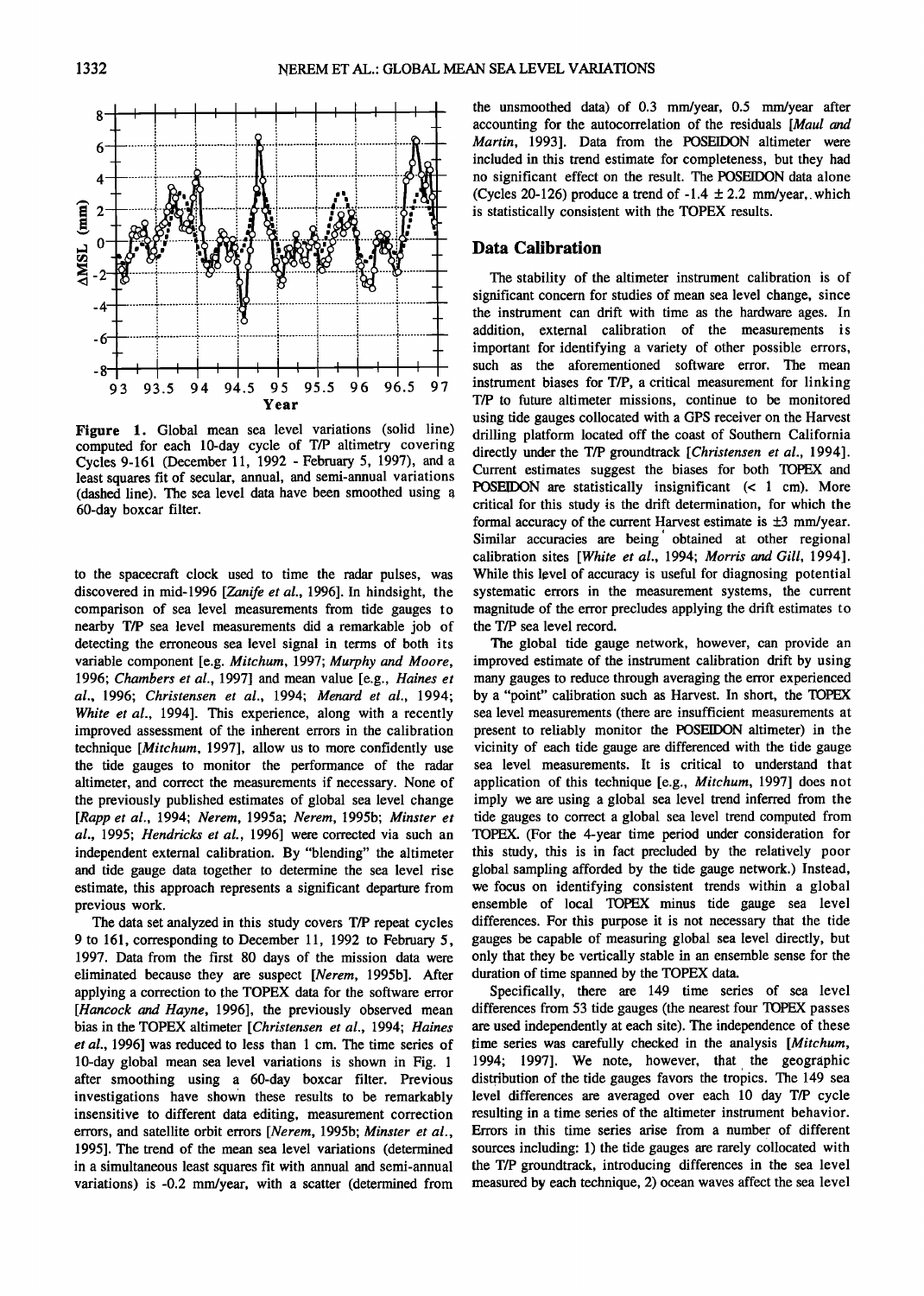**measurements quite differently (although a sea state correction is applied to the altimeter data), and 3) the land on which the tide gauges are fixed can move, creating an apparent sea level change. The TOPEX minus tide gauge sea level differences that went into the global average at each point in time to form the drift estimate time series were carefully examined for correlations in space and time. Only small correlations were found [Mitchurn, 1997], and these were accounted for in estimating the errors in the drift estimates. As discussed in detail in [Mitchurn, 1997], the trend in the TOPEX minus tide gauge sea level differences is -2.3 mm/year with an error of 0.6 mm/year (after accounting for the autocorrelation of the residuals). Although there is evidence that systematic effects**  are small [*Mitchum*, 1997], allowing an additional ±1 mm/year **for the possibility of systematic land motion raises the total**  error to  $\pm 1.2$  mm/year. We note this calibration drift estimate **will be continually refined during the extended T/P mission, and complementary results from the "point" calibration sites such as Harvest will also become increasingly reliable. These sites are especially valuable because the direct overflight geometries coupled with redundant sensors and ancillary instrumentation allow a reduction in the tide gauge versus altimeter sea level variance well below what is routinely achieved at other tide gauge locations.** 

**It should be noted that this assessment assumes the instrument drift has no geographic dependence. Because the precision of a trend estimate from any single tide gauge is low, it is difficult to assess geographic patterns. There is a suggestion that the tropical gauges have larger patterns, but this result is not statistically significant [Mitchurn, 1997] and is the subject of ongoing study. If the sensitivity of the microwave radiometer (which provides the correction for the water vapor delay) is changing with time, then one might expect the resultant error to be larger in the tropics where water vapor is more abundant. Because the tide gauges used in the calibration are not distributed globally, and in fact are concentrated more in the tropics, the calibration drift computed from the tide gauges would be biased. If the residual drift in the T/P measurement system is in fact attributable to the microwave radiometer, then the drift estimate of -2.3 mm/year may be biased high by 20-50% [Mitchum, 1997].**  While this is a large change, it remains within our error **estimate.** 

#### **Results**

**If we adopt the TOPEX instrument calibration as measured by the tide gauges, then the calibrated rate of sea level rise is +2.1 mm/year. Strictly speaking, the drift estimate should be applied only to the TOPEX altimeter data, as the POSEIDON data were not used in the calibration owing to the small sample size. We note that some components are common to the two altimeter systems, most notably the microwave radiometer, and thus it is possible the POSEIDON data should also be**  corrected pending a determination of the cause of the observed **drift. In any case, the POSEIDON data have only a negligible effect on the sea level rise estimate. Combining the scatter of the sea level rise estimate with the uncertainty of the instrument calibration using the tide gauges, the total**  uncertainty of this sea level rise estimate is  $\pm 1.3$  mm/year. We **emphasize that the tide gauges cannot by themselves determine a precise value for mean sea level rise over the time period of the T/P mission, since they do not provide sufficient** 



**Figure 2. Sea level trends observed by T/P over Cycles 9- 161 (a) and sea surface temperature trends [Reynolds and Smith, 1994] over the same time period (b). The trend at each location was determined simultaneously with annual and semiannual sea level variations.** 

sampling of the global oceans. However, when used for **monitoring the altimeter instrument performance, tide gauges are a very powerful tool for calibrating altimeter estimates of sea level change.** 

**Over long time scales, geographic mapping of the sea level rise signal will be very helpful in assessing the cause of the change, since sea level rise resulting from glacier or ice cap melting has a different spatial pattern than sea level rise related to modifications of temperature or salinity. Fig. 2a shows the geographic sea level trends measured by T/P over Cycles 9-161. These trends are highly correlated with their sea**  surface temperature (SST) counterpart (Fig. 2b), as mapped **from in situ and satellite data [Reynolds and Smith, 1994]. The correlation coefficient between the two maps is 0.6, with most of the similarities occurring in the Pacific. This would seem to suggest that a significant fraction of the sea level rise is due to heat storage close to the surface of the ocean. We note, however, that the largest sea level (and SST) trends are found in the tropical oceans, and presumably stem from the 1994 ENSO event. In this region, the correlation is due to indirect causes, as the sea level signal in the tropics is due primarily to changes in wind stress, and the accompanying SST signal to the water displacements induced by wind. In view of the short duration of the present T/P time series, this underscores the challenge in separating regional sea level changes induced by changes in the wind stress from those attributable to variations in heat storage or ocean water mass.** 

**A number of other studies of long-term sea level change**  using the TOPEX data were also affected by the software error, **and thus deserve comment here. To lend insight on the spatiotemporal variability that underlies the T/P derived mean sea level rise estimate, an evaluation of the sea level variations using the technique of Empirical Orthogonal Functions (EOFs) can be performed. Immediately prior to the discovery of the software error, EOF analyses revealed that nearly all of the**